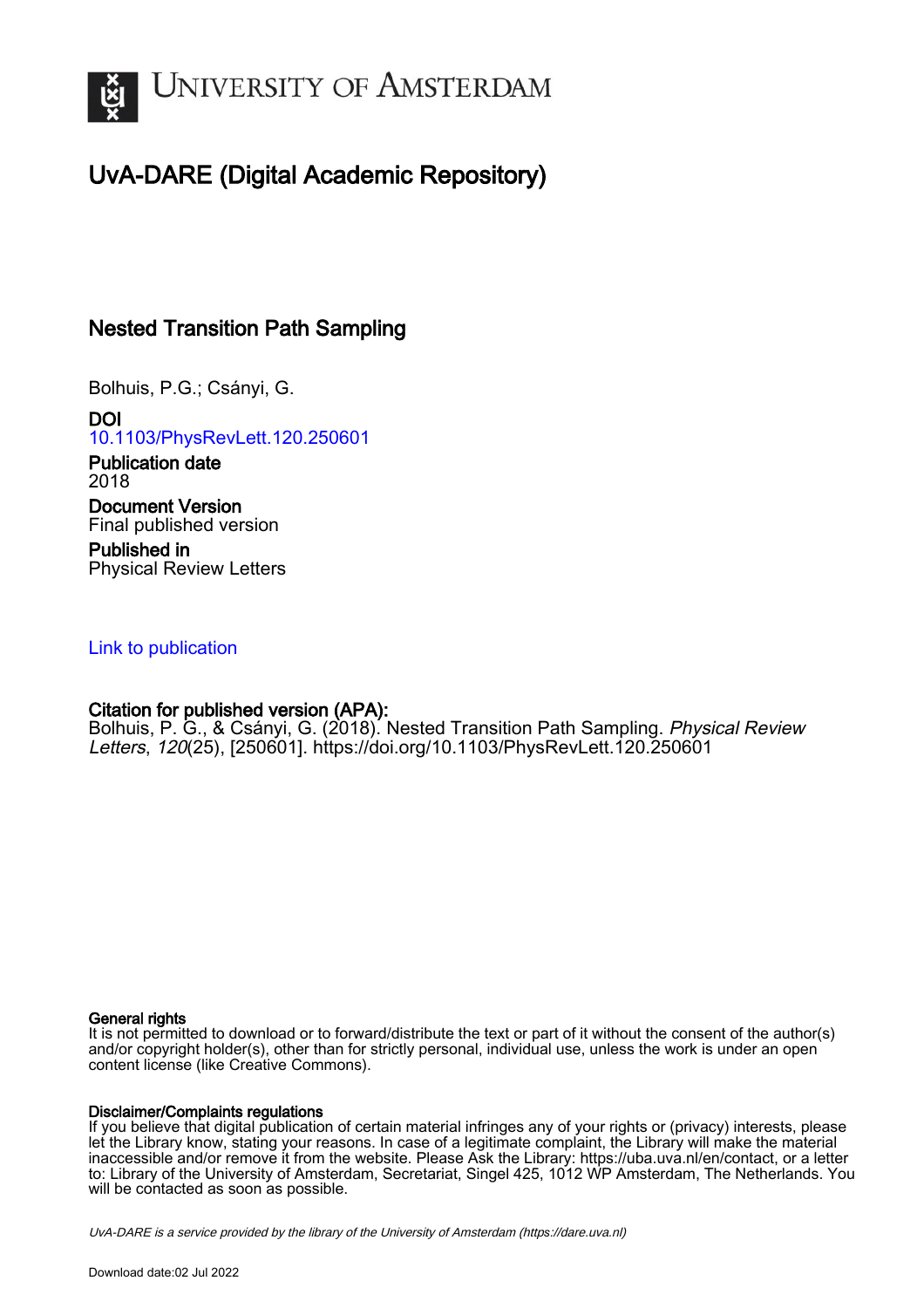### Nested Transition Path Sampling

Peter G. Bolhuis<sup>1</sup> and Gábor Csányi<sup>2</sup>

<sup>1</sup>Van 't Hoff Institute for Molecular Sciences, Universiteit van Amsterdam, Science Park 904, Amsterdam 1098 XH, The Netherlands<br><sup>2</sup> Engineering Laboratory, University of Cambridge, Trumpington Street, Cambridge CP2, 197,  ${}^{2}$ Engineering Laboratory, University of Cambridge, Trumpington Street, Cambridge CB2 1PZ, United Kingdom

(Received 10 October 2017; published 20 June 2018)

We introduce a novel transition path (TPS) sampling scheme employing nested sampling. Analogous to how nested sampling explores the entire configurational phase space for atomistic systems, nested TPS samples the entire available trajectory space in one simulation. Thermodynamic and path observables can be constructed a posteriori for all temperatures simultaneously. We exploit this to compute the rate of rare processes at arbitrarily low temperature through the coupling to easily accessible rates at high temperature. We illustrate the method on several model systems.

DOI: [10.1103/PhysRevLett.120.250601](https://doi.org/10.1103/PhysRevLett.120.250601)

Rare events are ubiquitous in the physical sciences. Examples are elementary chemical reactions, crystal nucleation, protein conformational changes, surface rearrangements, thermally activated dislocation migration, and other diffusion processes in solids. Being comparatively infrequent, these events are notoriously difficult to assess using straightforward molecular dynamics simulation techniques. Enhanced sampling can alleviate this problem, but requires a priori knowledge of reaction coordinates [\[1,2\].](#page-5-0) Transition path sampling (TPS) circumvents this requirement by sampling from the distribution of trajectories that undergo the rare event [\[3,4\]](#page-5-1). TPS results in a collection of unbiased reactive trajectories that can be analyzed for mechanistic and kinetic information. Since its development 20 years ago TPS has been extended in many ways [5–[9\].](#page-5-2) A drawback of TPS, common to many techniques that rely on molecular dynamics to compute phase space averages, is that it is difficult to obtain the temperature dependence of observables [\[10\]](#page-5-3). The obvious solution, to perform multiple TPS simulations at different temperatures and thus compute the temperature dependence explicitly, is computationally very expensive. Here we pursue a different route, and use nested sampling (NS) to compute the "density of states" of trajectory space, a temperature independent quantity from which observables at any temperate can be obtained. Nested sampling was invented in 2004 by John Skilling, first and foremost to allow efficient evaluation of evidence integrals in Bayesian inference [\[11](#page-5-4)–13]. It is widely used in astronomical data analysis [\[14\].](#page-5-5) The close correspondence between Bayesian inference and statistical mechanics suggested a natural application in the latter field. After an early demonstration on lattice models [\[15\],](#page-5-6) it was adapted for materials modeling and enables the determination of pressure-temperature-composition phase diagrams in a single consistent set of simulations, even without any prior knowledge of the crystal structure of solid phases. Applications to date have ranged from

Lennard-Jones (LJ) clusters [16–[18\]](#page-5-7) and hard spheres [\[19\]](#page-5-8) to embedded atom models of aluminium and alloys [\[20\]](#page-5-9), water and polymers [\[21\],](#page-5-10) protein folding [\[22\]](#page-5-11), and liquid-vapor phase transitions [\[23,24\]](#page-5-12).

The aim of this Letter is to develop and test the nested sampling algorithm for dynamical trajectories. This will allow evaluating temperature-dependent dynamical observables, such as mechanisms and rates, from path ensembles obtained in a single simulation and without defining any reaction coordinate.

Briefly, nested sampling works by determining the density of states in configuration space corresponding to a probability measure at a given value of probability by generating  $K$  samples distributed uniformly in configuration space with the one-sided hard constraint on the corresponding probabilities all being above the given probability, and looking at the distribution of the samples' probabilities. In statistical mechanics, the log of the probability corresponds to the energy. In practice the density of states is determined iteratively, starting with configurations that have the highest energies (lowest probabilities), where MC moves decorrelate very quickly. In each iteration, the sample with the highest energy is removed from the pool, its energy is recorded, and it becomes the new energy threshold below which the uniform sampling distribution is reconstructed. This is done by cloning one of the existing samples (which are already uniformly distributed), and then the copy is decorrelated from its source by a Markov chain Monte Carlo or other dynamical procedure, the only requirement being that the process returns a new sample which is again uniformly distributed under the hard constraint. Since one sample is removed in each iteration, the phase space volume enclosed by the energy level corresponding to the hard constraint reduces by a factor of  $\alpha = K/(K+1)$ . The iterations are repeated until all the samples in the pool converge on a very small part of phase space. Throughout this Letter we use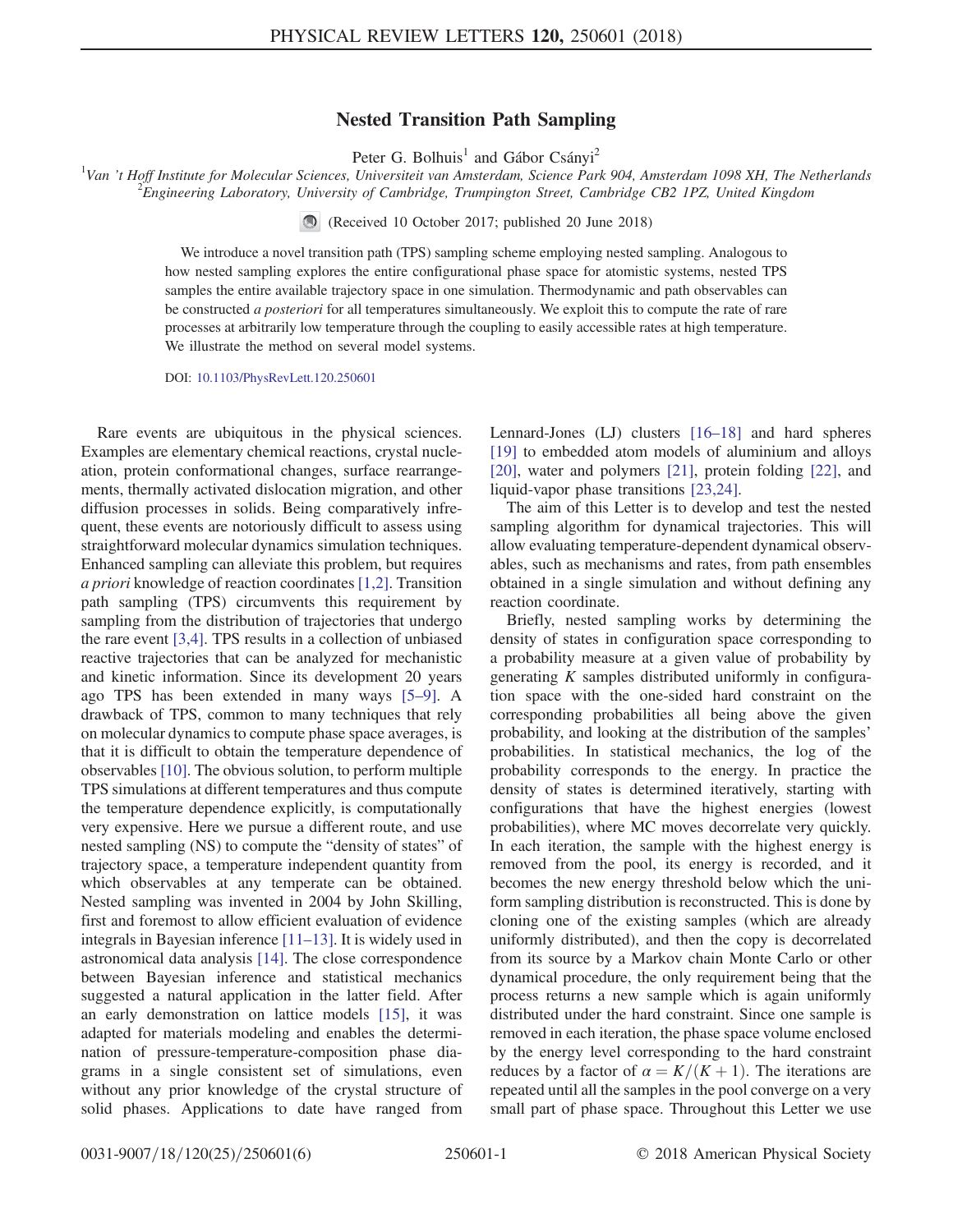"energy" to mean the total energy, as opposed to just the potential energy, which is often the controlling variable when NS is used to compute the configurational partition function.

The key facts that make NS efficient are (i) obtaining uniformly distributed samples is easy at high energies, and (ii) as the energy threshold is lowered, maintaining the approximately uniform distribution of an existing pool is easier than generating uniformly distributed samples completely from scratch. These statements remain approximately true even if the landscape is highly multimodal, since with enough samples in the pool, many modes will be sampled simultaneously. The "magic" of NS (shared with other density-of-states methods) happens in a posteriori analysis. Given the density of states  $\Omega(E)$ , we define the cumulative density of states as

$$
\chi(E) = \int_{-\infty}^{E} \Omega(E') dE'. \tag{1}
$$

Since each iteration in the NS procedure reduces the phase space by a factor  $\alpha$ , the total cumulative density of states (volume of phase space) corresponding to the energy level  $E_n$  at iteration *n* is  $\chi(E_n) = \alpha^n$ , where the total phase space volume of the system under the initial energy constraint is normalized to 1 [\[25\].](#page-5-13) The first object of interest is the partition function

$$
Z(\beta) = \int_{-\infty}^{\infty} \Omega(E) e^{-\beta E} dE.
$$
 (2)

We approximate the density of states by the finite difference of successive values of  $\chi(E)$  and the above integral for the partition function by a discrete sum over the energy levels, giving

$$
Z(\beta) \approx \sum_{n} (\alpha^n - \alpha^{n+1}) e^{-\beta E_n}.
$$
 (3)

Using this expression, all thermodynamics can be extracted from the list of successive energy levels  ${E_n}$ . The expectation value of an observable A is given by

$$
\langle A(\beta) \rangle \approx \frac{1}{Z(\beta)} \sum_{n} A(\mathbf{x}_{n}) (\alpha^{n} - \alpha^{n+1}) e^{-\beta E_{n}}, \qquad (4)
$$

<span id="page-2-0"></span>where  $x_n$  is the actual configuration with energy  $E_n$ removed from the pool at iteration  $n$ . For example, one can obtain the expected internal energy using the formula

$$
U(\beta) = \frac{1}{Z(\beta)} \sum_{n} (\alpha^n - \alpha^{n+1}) E_n e^{-\beta E_n}, \qquad (5)
$$

and also the heat capacity as

$$
C_V(\beta) = \beta^2 \left( \frac{1}{Z(\beta)} \sum_n (\alpha^n - \alpha^{n+1}) E_n^2 e^{-\beta E_n} - U(\beta)^2 \right).
$$
 (6)

The key point is that all observables are estimated at all temperatures using the density of states obtained in a single NS simulation. The accuracy with which an observable is obtained depends partly on how well the density of states is resolved, and partly on how well the K samples in the pool approximate the distribution of the observable near a given energy level. Both of these errors decrease with the usual  $1/K^{1/2}$  scaling typical of stochastic methods. Apart from  $K$ , the other parameter that influences the accuracy of NS is the memory and length of the dynamical or Markovian process that is used to decorrelate the cloned copy at each iteration; however, in multimodal situations, convergence can only be reached by increasing K.

Transition path sampling is an MC scheme in the space of trajectories. One of the goals of TPS is to obtain a collection of trajectories that connect two stable states, A and B. Denoting a trajectory of length L by  $x =$  $\{x_0, x_1, \ldots x_L\}$  with  $x_i$  the configuration's positions and momenta, the path ensemble distribution is given by  $P_{AB}(\mathbf{x}) = \mathbb{1}_A(x_0)P(\mathbf{x})\mathbb{1}_B(x_L)/Z_{AB}$ , with  $P(\mathbf{x})$  the unbiased path probability (determined by the underlying dynamics), and where the characteristic functions  $\mathbb{1}_{A,B}(x)$ are unity when  $x$  is inside the state definition, and zero otherwise. The path partition function is  $Z_{AB} =$  $\int \mathcal{D} \mathbf{x} \mathbb{1}_A(x_0) P(\mathbf{x}) \mathbb{1}_B(x_L)$  The path probability  $P(\mathbf{x}) \sim$  $e^{-\beta E(x_0)} \prod_i^L p(x_i \to x_{i+1})$  is given by the underlying dyna-<br>mics where  $p(x_i \to x_{i+1})$  is the short-time Markovian mics, where  $p(x_i \rightarrow x_{i+1})$  is the short-time Markovian probability for a transition from the  $x_i$  to  $x_{i+1}$  step, and the first Boltzmann factor accounts for the canonical distribution of the energy [5–[7\].](#page-5-2) A particularly simple expression is obtained for deterministic dynamics in the NVE ensemble, where these short time probabilities are delta functions,  $Z_{AB} = \int \mathcal{D}x e^{-\beta E(x_0)} \mathbb{1}_A(x_0) \mathbb{1}_B(x_L)$ . Note that while the path ensemble is the canonical NVT ensemble, the dynamics is NVE. This is unusual but not a contradiction. For instance, the coupling to the heat bath can be so weak that the dynamics is essentially microcanonical on short time scales (that of the path) and only relaxes to constant temperature in the stable states, where dwell times are long. Other ensembles are possible, and are treated elsewhere [5–[7\]](#page-5-2).

TPS samples the path ensemble using the "shooting" MC move, which creates a trial trajectory by selecting a random time slice, or configuration  $x_i$ , and integrating the equation of motion backwards and forwards in time. This trial path is accepted if the path connects the stable states [\[26\]](#page-5-14). Intuitively, the move will lead to a high acceptance if the starting time slice is near the saddle point connecting the stable states. This move allows a lot of freedom in implementation, and many versions exist [\[6\]](#page-5-15). Here we use flexible length shooting, which halts the integration when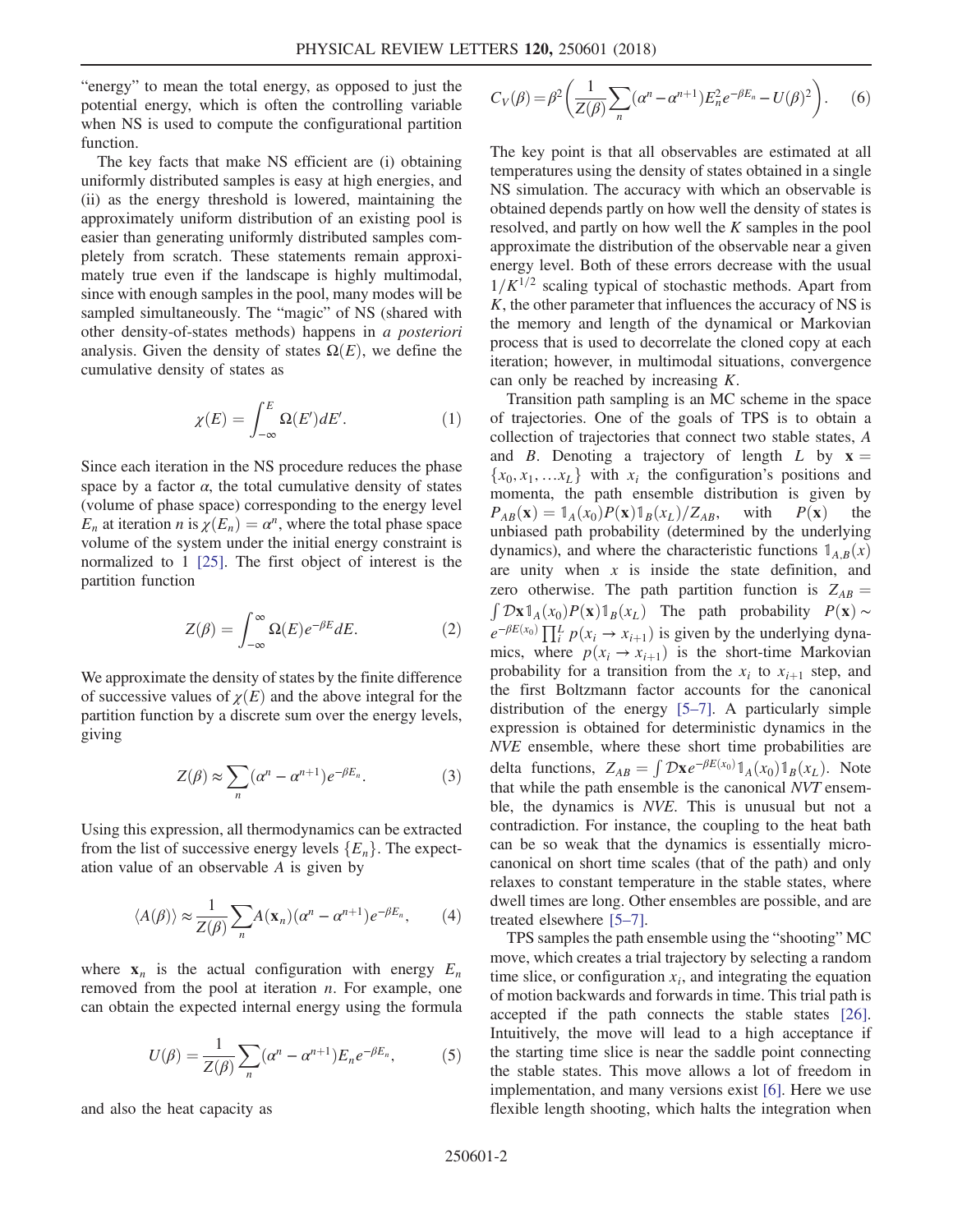reaching a stable state. The path length fluctuates, and to obey detailed balance a correction factor based on the path length is needed [\[7\]](#page-5-16).

Nested path sampling can now be constructed analogously to regular NS, making the identification

$$
Z_{AB} = \int dE \int \mathcal{D}x e^{-\beta E(x_0)} \mathbb{1}_A(x_0) \mathbb{1}_B(x_L) \delta(E - E(x_0))
$$
  
= 
$$
\int dE e^{-\beta E} \Omega_{AB}(E),
$$
 (7)

which defines the path density of states as  $\Omega_{AB}(E) =$  $\int \mathcal{D} \mathbf{x} \mathbb{1}_A(x_0) \mathbb{1}_B(x_L) \delta(E - E(x_0))$ . Now we proceed as out-<br>lined above. The nested TPS algorithm uses a nool of K lined above. The nested TPS algorithm uses a pool of  $K$ paths that randomly populate trajectory space, under the extra condition that paths connect  $A$  and  $B$ . Just as in ordinary NS the trajectory space is reduced by a factor  $\alpha =$  $K/(K+1)$  when removing the path with the highest energy  $E_n$  at iteration *n*.

In addition to the usual thermodynamic quantities, it is easy to extract path observables, such as transformation mechanisms. For instance, the fraction of pathways traversing via a mechanism  $m$  is given by

$$
f_{AB}^m(\beta) = \frac{1}{Z(\beta)} \sum_n (\alpha^n - \alpha^{n+1}) e^{-\beta E_n} \delta_n^m, \tag{8}
$$

where  $\delta_n^m = 1$  when path *n* follows mechanism *m* and zero otherwise. Any path observable can be evaluated in otherwise. Any path observable can be evaluated in this way.

Of special interest are the rate constants, which are difficult to obtain for a rare event using brute force dynamics. TPS has a special procedure to compute rate constants, using integration along an order parameter [\[5\]](#page-5-2). Here we take a different route and link the rate at any temperature  $\beta$  to any other temperature  $\beta_0$  via

$$
\ln k(\beta) - \ln k(\beta_0) = \int_{\beta_0}^{\beta} d\beta' \frac{\partial \ln k(\beta')}{\partial \beta'}.
$$
 (9)

In TPS the rate constant is the time derivative of a correlation function  $C(t) = \langle \mathbb{1}_A(x_0) \mathbb{1}_B(x_L) \rangle / \langle \mathbb{1}_A(x_0) \rangle$ :

$$
k = \frac{dC(t)}{dt} = \frac{\langle \mathbb{1}_A(x_0) \dot{\mathbb{1}}_B(x_L) \rangle}{\langle \mathbb{1}_A(x_0) \rangle}.
$$
 (10)

Taking logarithms and the derivative with respect to  $\beta$  gives

<span id="page-3-0"></span>
$$
\frac{\partial \ln k(\beta)}{\partial \beta} = \frac{\partial \ln \langle \mathbb{1}_A(x_0) \dot{\mathbb{1}}_B(x_L) \rangle_{AB}}{\partial \beta} - \frac{\partial \ln \langle \mathbb{1}_A(x_0) \rangle}{\partial \beta}.
$$
 (11)

Carrying out the derivative yields, after rearranging,

$$
\frac{\partial \ln k(\beta)}{\partial \beta} = -\langle E \rangle_{AB} + \langle E \rangle_A, \tag{12}
$$

where the subscript AB denotes a path average over trajectories connecting  $A$  and  $B$ , and the subscript  $A$ denotes an average over trajectories starting in A, both of course at a given temperature setting. As stated above, all these ensemble averages are straightforward to evaluate after the NS run. In contrast, this approach using ordinary TPS would necessitate a separate simulation for each temperature on a fine grid of values [\[10\].](#page-5-3)

In order to help understanding and build intuition, we first illustrate NTPS on a double-well potential in two dimensions with two different transition channels. We chose the following potential form [\[27\]](#page-5-17)

$$
V(x, y) = 4(x2 + y2 - 1)2y2 - e-4[(x-1)2+y2]
$$
  
- e<sup>-4[(x+1)<sup>2</sup>+y<sup>2</sup>] + e<sup>8(x-1.5)</sup> + e<sup>-8(x+1.5)</sup>  
+ e<sup>α(y+0.25)</sup> + 0.2e<sup>-8x<sup>2</sup></sup>,</sup>

with  $\alpha = -4$  that makes the height of the two saddles unequal (approximately 1.1 and 0.9 above the minima). We initialized the ensemble of 50 path samples by starting from the linear path and deforming each by 10 000 shooting moves and the very high energy limit of 20. The paths were discretized to allow 200 time steps of size 0.05, and the number of shooting moves used to decorrelate the cloned path in each subsequent NTPS iteration was 1000. Figure [1](#page-4-0) shows the potential as a heat map, as well as the paths generated during the NTPS run. At early iterations (black lines), the path energy is high, and many kinds of paths are sampled, with transitions between the two channels easily made. During the middle of the run (light gray lines), paths are confined to the channels, with very few switches between the two. Towards the end of the run (white lines), paths are confined to the top channel which has a lower barrier (even though it is significantly longer in terms of path length between the minima). Figure [1\(c\)](#page-4-0) shows a trivial order parameter (the y value at the midpoint of the path) that distinguishes the two channels, as a function of NTPS iteration. In the first 300 iterations, paths are not confined to the channels, and many different values are present. Between iterations 300 and 480, paths are mostly confined to the two channels, with just a couple of paths across the local maximum in between them, and after iteration 480, all paths follow the top channel.

The second illustration of NTPS is on a 2D Lennard-Jones cluster of 7 particles. This simple system was used as a test bed for the development of the TPS algorithm [\[4,28\]](#page-5-18). At low temperature the cluster has 4 metastable states (ignoring permutations) between which transformations can occur [\[29\].](#page-5-19) TPS can sample all transitions but here we focus on the transitions out of the ground state into any of the remaining three states.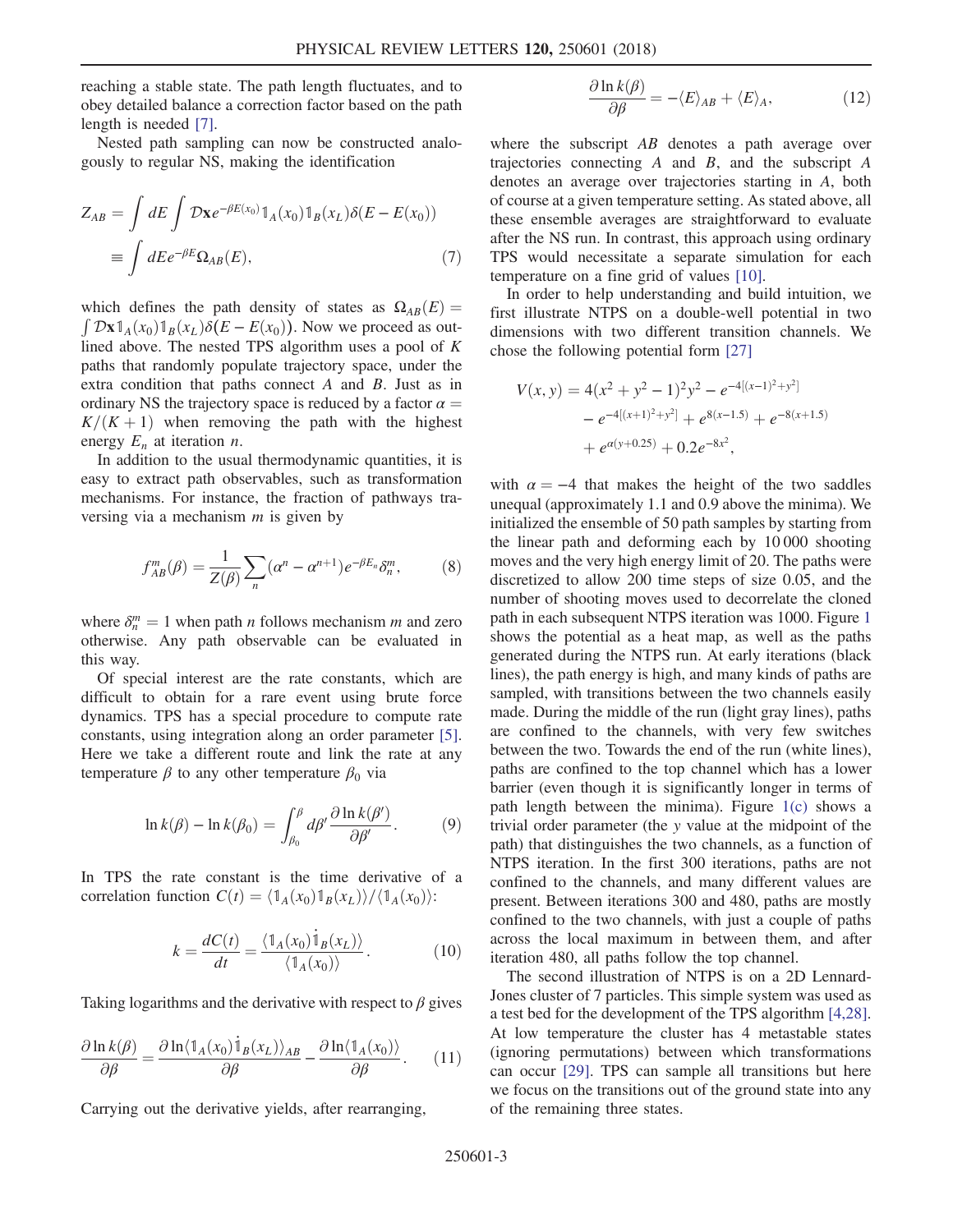<span id="page-4-0"></span>

FIG. 1. (a) Double well potential with two transition channels. Three example paths are shown: a very high energy path (black) and two lower energy paths through the lower (gray) and upper (white) channels. (b)Nested transition path sampling of the double well potential. The brightness of the path indicates the NS iteration, with black corresponding to high energies and white paths to low energy paths. The green circles delimit the two states. (c) The y value at the path midpoint, as a function of NTPS iteration.

We initialize the ensemble of  $K = 1000$  paths, performing l shooting moves between each sample. In each shooting move the velocities were changed with  $dv_{\text{max}} = 0.1$ . To conserve the linear and angular momentum we applied a relative velocity change along a particle pair vector [\[30\].](#page-5-20) Paths connecting the ground state with any other metastable state are accepted. We restrict the energy of the NVE paths to a maximum of  $E = -8.5$ , as the acceptance probability vanishes at high energy, where the stable states are no longer basins of attraction. We obtained sufficiently decorrelated trajectories after  $l = 1000$  shootings [\[31\]](#page-5-21). After the decorrelation phase, we apply the iterative nested sampling algorithm, using again  $l = 1000$ shooting trials. This took around 24 hr on a single Intel CPU core. The cumulative density of states function in Fig. [2\(a\)](#page-4-1) shows that trajectory space is reduced by around 24 orders of magnitude during the nested sampling. From this data we construct the energy  $U$  via Eq. [\(5\),](#page-2-0) shown in

<span id="page-4-1"></span>

FIG. 2. NTPS of 2D LJ cluster transitions: (a) cumulative trajectory phase space volume  $\chi(E)$ , (b) internal energy, (c) heat capacity, and (d) fraction of paths following a given mechanism, all as functions of inverse temperature,  $\beta$  (solid curve). Fraction estimated from Boltzmann factor of saddle-point energy  $E_s =$  $-10.8$  (green dashed) and  $E_s = -11.04$  (black dashed).

Fig.  $2(b)$ . As expected U decreases as function of inverse temperature  $\beta$ , eventually reaching the saddle point energy for  $\beta \to \infty$ . The heat capacity, which measures fluctuations in the path energy, is plotted in Fig. [2\(c\)](#page-4-1).  $C_V$  increases initially, indicating a rapid change in available path space, and settles to a constant value around  $\beta \approx 20$ , where the path energy fluctuations are completely determined by the saddle points. Figure [2\(d\)](#page-4-1) shows the probability of the observed mechanisms. Clearly, the transition to the higher lying metastable state becomes improbable at lower temperature, while the two other metastable states are about equally probable, which is reasonable considering the two saddle points are almost equal. At low  $\beta$ , these fractions differ from the simple prediction based on the Boltzmann factors of the barrier heights (dashed curves), indicating that entropy plays a role.

While we do not study the convergence with  $K$  here, we note that when NS is used to obtain the configurational partition function,  $K$  does not scale with system size directly, but with the number of relevant (symmetry reduced) energy basins that need separate sampling. The analog of that for NTPS is the number of different relevant transition mechanisms.

Next, we computed the derivative in Eq. [\(12\)](#page-3-0) from the path observables. The unconstrained variable  $\langle E \rangle_A$  was computed by carrying out a NTPS simulation of a path ensemble in which only the first slice was constrained to A. We integrate this derivative  $d \ln k/d\beta$  (see inset in Fig. [3\)](#page-5-22) using a known rate at high temperature  $\beta_0$ . Figure [3](#page-5-22) shows the integrated NTPS rate for  $\beta_0 = 10$ . This known rate has to be computed directly at this high temperature, for instance using brute force MD. Figure [3](#page-5-22) also shows computed rate constants at several other temperatures, including those from Refs. [\[28,29\]](#page-5-23) for  $\beta = 20$ , indicating the NTPS prediction is excellent at low temperature. The direct computation becomes extremely slow around  $\beta = 15$ , while NTPS can easily assess rates up to  $\beta = 50$ . For  $\beta < 6$  the direct MD rates deviate from the NTPS prediction, because of the imposed hard upper limit in energy. The NTPS estimate is only valid up to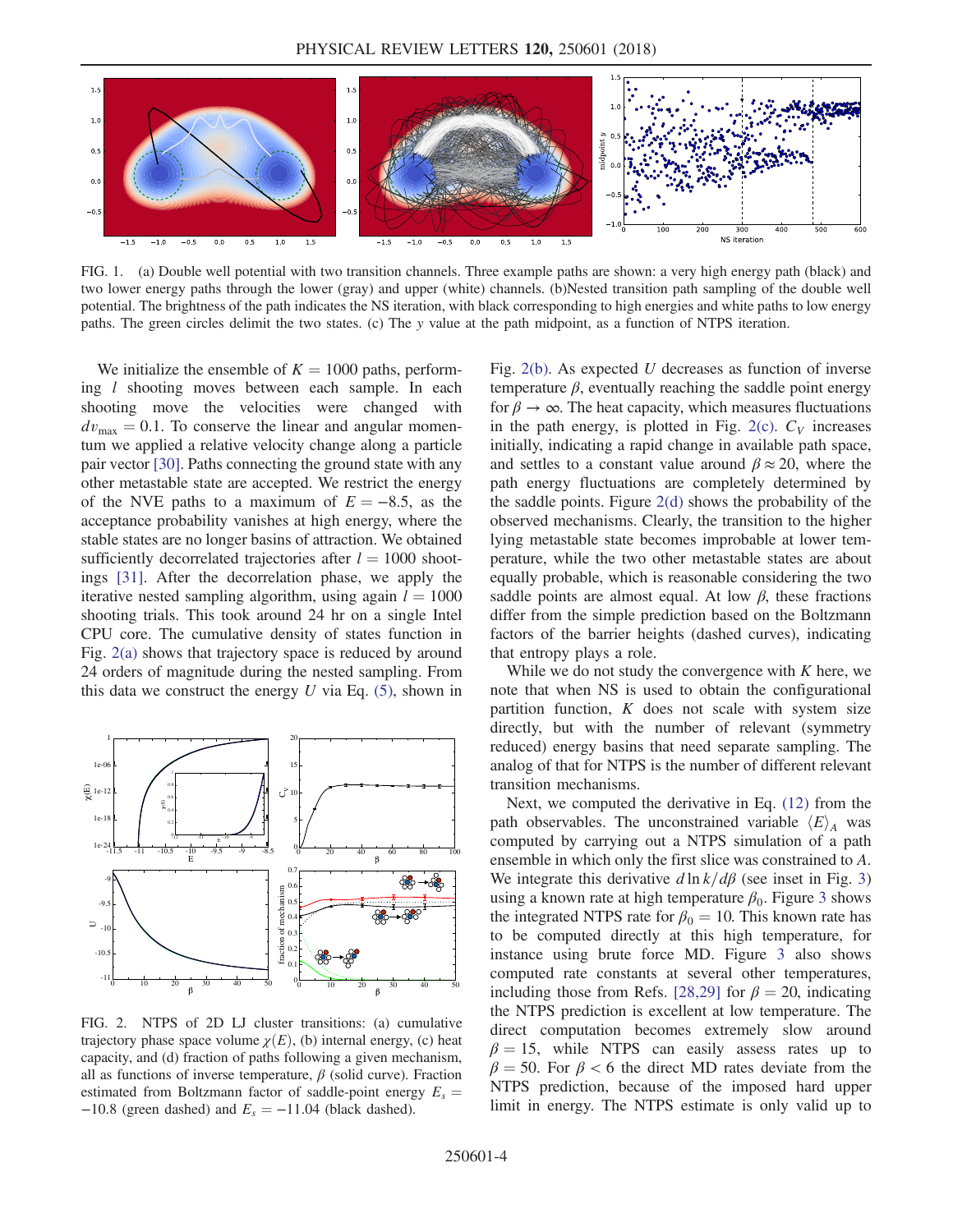<span id="page-5-22"></span>

FIG. 3. Logarithm of rate constant of 2D LJ cluster transitions obtained by direct NVT MD (red circles), and by NTPS (black curve), integrated from the derivative shown in inset, with a reference temperature  $\beta_0 = 10$ . The blue square indicates rate constants for  $\beta = 20$  taken from Refs. [\[28,29\].](#page-5-23)

temperatures where the probability to observe this upper energy limit is negligible. The rate clearly shows Arrhenius behavior at high  $\beta$ , with the negative slope of the curve equal to the activation barrier,  $E_a = -d \ln k/d\beta = 1.5$  (see inset of Fig. [3\)](#page-5-22), which is indeed the barrier height [\[29\].](#page-5-19)

In the above examples the effect of entropy is very limited, and in both cases Arrhenius behavior is observed. To show that NTPS also can handle barriers dominated by entropy, we provide a third example, a condensation transition in a small LJ system (see Supplemental Material [\[32\]\)](#page-5-24). This example clearly shows that when sampling the path density of states properly NTPS can correctly treat both energy as wells entropy dominated barriers.

In summary, we have introduced a novel path sampling method that uses the nested sampling algorithm to walk through trajectory space. We showed that rates can be obtained for all temperatures from a single simulation without defining a reaction coordinate. The nested transition path sampling method can be of interest when temperature dependence is required, which is difficult in ordinary TPS simulations. Finally, we note that the concept of nested sampling of path space is generally applicable to any thermal path integral, including quantum mechanical ones.

- <span id="page-5-0"></span>[1] Free Energy Calculations: Theory and Applications in Chemistry and Biology: 86, Springer Series in Chemical Physics, edited by C. Chipot and A. Pohorille (Springer, New York, 2007).
- [2] T. Lelievre, G. Stoltz, and M. Rousset, Free Energy Computations: A Mathematical Perspective (Imperial College Press, London, 2010).
- <span id="page-5-1"></span>[3] C. Dellago, P. G. Bolhuis, F. S. Csajka, and D. Chandler, [J. Chem. Phys.](https://doi.org/10.1063/1.475562) 108, 1964 (1998).
- <span id="page-5-18"></span>[4] P. G. Bolhuis, C. Dellago, and D. Chandler, [Faraday](https://doi.org/10.1039/a801266k) Discuss. 110[, 421 \(1998\)](https://doi.org/10.1039/a801266k).
- <span id="page-5-2"></span>[5] C. Dellago, P. G. Bolhuis, and P. L. Geissler, Advances in Chemical Physics Vol. 123 (John Wiley & Sons, Inc., Hoboken, NJ, 2002), p. 1.
- <span id="page-5-15"></span>[6] C. Dellago and P.G. Bolhuis, in Advanced Computer Simulation Approaches for Soft Matter Sciences III, edited by C. Holm and K. Kremer, Advances in Polymer Science Vol. 221 (Springer, Berlin, Heidelberg, 2009) p. 167.
- <span id="page-5-16"></span>[7] P. G. Bolhuis and C. Dellago, Reviews in Computational Chemistry (John Wiley & Sons, Inc., New York, 2010), Vol. 27, p. 111.
- [8] P. G. Bolhuis and C. Dellago, [Eur. Phys. J. Spec. Top.](https://doi.org/10.1140/epjst/e2015-02419-6) 224, [2409 \(2015\)](https://doi.org/10.1140/epjst/e2015-02419-6).
- [9] R. Cabriolu, K. M. S. Refsnes, P. G. Bolhuis, and T. S. van Erp, J. Chem. Phys. 147[, 152722 \(2017\).](https://doi.org/10.1063/1.4989844)
- <span id="page-5-4"></span><span id="page-5-3"></span>[10] C. Dellago and P. G. Bolhuis, Mol. Simul. 30[, 795 \(2004\).](https://doi.org/10.1080/08927020412331294869)
- [11] J. Skilling, [AIP Conf. Proc.](https://doi.org/10.1063/1.1835238) **735**, 395 (2004).
- [12] J. Skilling, [J. Bayesian Analysis](https://doi.org/10.1214/06-BA127) 1, 833 (2006).
- <span id="page-5-5"></span>[13] J. Skilling, [AIP Conf. Proc.](https://doi.org/10.1063/1.3275625) **1193**, 277 (2009).
- [14] F. Feroz and M. P. Hobson, [Mon. Not. R. Astron. Soc.](https://doi.org/10.1111/j.1365-2966.2007.12353.x) 384, [449 \(2008\)](https://doi.org/10.1111/j.1365-2966.2007.12353.x).
- <span id="page-5-6"></span>[15] I. Murray, D. J. C. MacKay, Z. Ghahramani, and J. Skilling, Adv. Neural Inf. Process. Syst. 18, 947 (2006).
- <span id="page-5-7"></span>[16] L. B. Pártay, A. P. Bartók, and G. Csányi, [J. Phys. Chem. B](https://doi.org/10.1021/jp1012973) 114[, 10502 \(2010\).](https://doi.org/10.1021/jp1012973)
- [17] S.O. Nielsen, J. Chem. Phys. 139[, 124104 \(2013\)](https://doi.org/10.1063/1.4821761).
- [18] B. A. Wilson, L. D. Gelb, and S. O. Nielsen, [J. Chem. Phys.](https://doi.org/10.1063/1.4933309) 143[, 154108 \(2015\).](https://doi.org/10.1063/1.4933309)
- <span id="page-5-8"></span>[19] L. B. Pártay, A. P. Bartók, and G. Csányi, [Phys. Rev. E](https://doi.org/10.1103/PhysRevE.89.022302) 89, [022302 \(2014\).](https://doi.org/10.1103/PhysRevE.89.022302)
- <span id="page-5-9"></span>[20] R. J. N. Baldock, L. B. Pártay, A. P. Bartók, M. C. Payne, and G. Csányi, Phys. Rev. B 93[, 174108 \(2016\)](https://doi.org/10.1103/PhysRevB.93.174108).
- <span id="page-5-10"></span>[21] R. J. N. Baldock, N. Bernstein, K. M. Salerno, L. B. Pártay, and G. Csányi, Phys. Rev. E 96[, 043311 \(2017\).](https://doi.org/10.1103/PhysRevE.96.043311)
- <span id="page-5-11"></span>[22] N. S. Burkoff, C. Várnai, S. A. Wells, and D. L. Wild, Biophys. J. 102[, 878 \(2012\)](https://doi.org/10.1016/j.bpj.2011.12.053).
- <span id="page-5-12"></span>[23] H. Do, J. D. Hirst, and R. J. Wheatley, [J. Chem. Phys.](https://doi.org/10.1063/1.3656296) 135, [174105 \(2011\).](https://doi.org/10.1063/1.3656296)
- [24] H. Do, J. D. Hirst, and R. J. Wheatley, [J. Phys. Chem.](https://doi.org/10.1021/jp212168f) 116, [4535 \(2012\)](https://doi.org/10.1021/jp212168f).
- <span id="page-5-13"></span>[25] A different normalization would just result in a multiplicative constant in the partition function.
- <span id="page-5-14"></span>[26] The shooting move is known to be efficient in ordinary TPS, and since the NVT and NVE distributions are close for systems of moderate and high dimensionality, we expect it to be an efficient move for NTPS also.
- <span id="page-5-17"></span>[27] F. J. Pinski and A. M. Stuart, [J. Chem. Phys.](https://doi.org/10.1063/1.3391160) 132, 184104 [\(2010\).](https://doi.org/10.1063/1.3391160)
- <span id="page-5-23"></span>[28] C. Dellago, P. G. Bolhuis, and D. Chandler, [J. Chem. Phys.](https://doi.org/10.1063/1.476378) 108[, 9236 \(1998\)](https://doi.org/10.1063/1.476378).
- <span id="page-5-20"></span><span id="page-5-19"></span>[29] D. J. Wales, Mol. Phys. **100**[, 3285 \(2002\).](https://doi.org/10.1080/00268970210162691)
- <span id="page-5-21"></span>[30] C. P. Lowe, [Europhys. Lett.](https://doi.org/10.1209/epl/i1999-00365-x) **47**, 145 (1999).
- [31] Note that this is a much higher number of moves than reported in previous TPS applications where decorrelation is not required and 10 moves are typically adequate between recorded path samples.
- <span id="page-5-24"></span>[32] See Supplemental Material [http://link.aps.org/supplemental/](http://link.aps.org/supplemental/10.1103/PhysRevLett.120.250601) [10.1103/PhysRevLett.120.250601](http://link.aps.org/supplemental/10.1103/PhysRevLett.120.250601) for an NTPS example on a simple system with an entropy dominated barrier, which includes Refs. [33–38].
- [33] D. Frenkel and B. Smit, Understanding Molecular Simulation, Second Edition: From Algorithms to Applications, Computational Science Series (Academic Press, New York, 2001), Vol. 1.